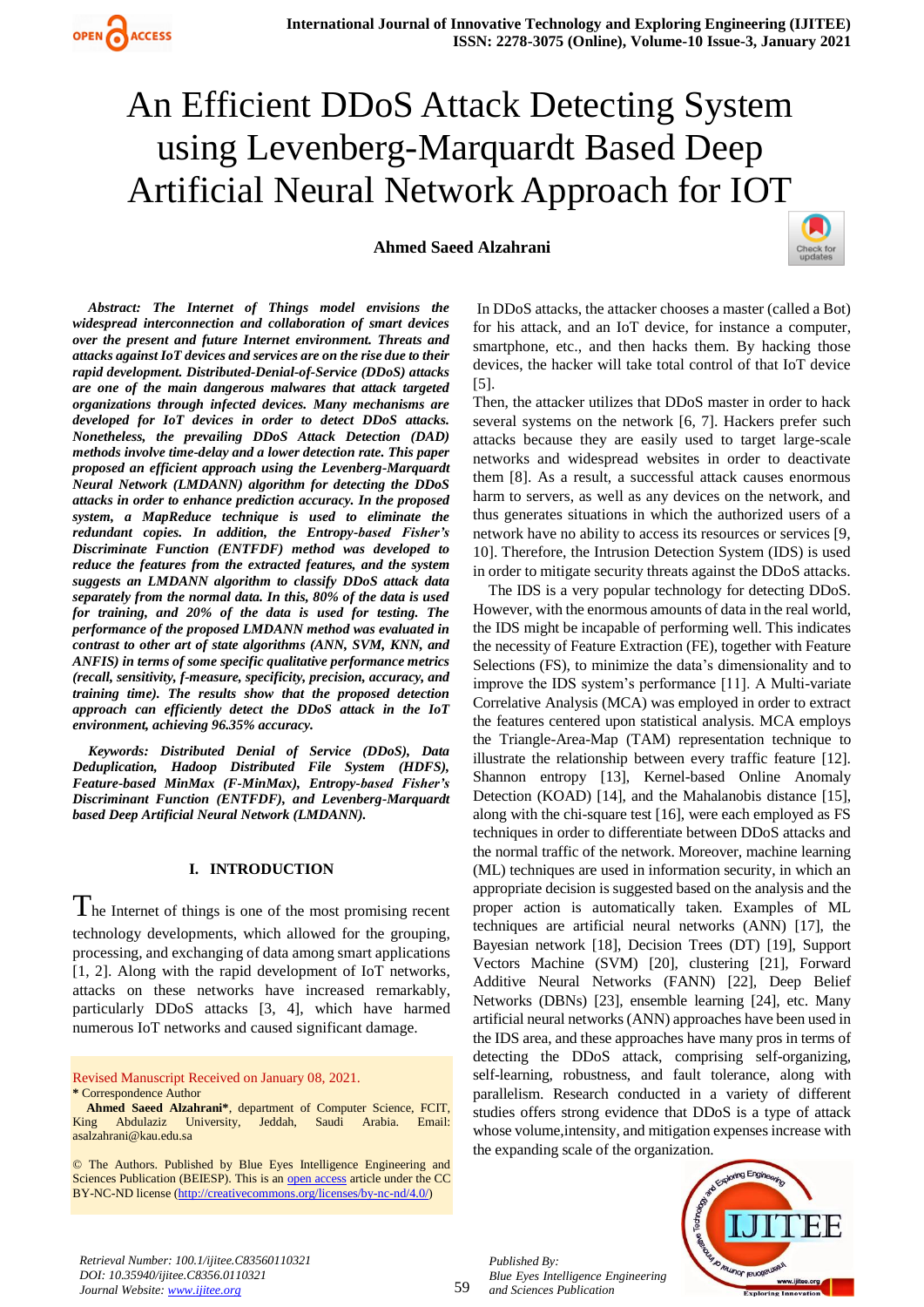In the proposed work, a new approach has been developed in order to detect DDoS attacks based on the behaviors of network activity, applying the LMDANN for IoT. The proposed work's objectives are:

- To present an efficient F-MinMax normalization in order to improve classification accuracy.
- To present HDFS-based elimination of data redundancy.
- To introduce Entropy-based Fisher's Discriminant Function (ENTFDF) in order to perform a Feature Reduction (FR).
- To enhance the classification module's accuracy applying Levenberg-Marquardt based Deep Artificial Neural Network LMDANN technique.

The rest of the paper is organized as follows: Section 2 discusses the related works; Section 3 explains the proposed study briefly; Section 4 describes the analysis of the experiments of the proposed work; and finally, Section 5 concludes the paper with recommendations for future work.

## **II. RELATED WORK**

Doshi et al. [25] studied the feature selections approach for the DDoS Attack Detection (DAD) system. This approach offers highly accurate DAD in IoT network traffic using ML approaches and neural networks (NN) based on IoT-specific networking behaviors (in other words, time intervals betwixt packets and limited endpoints). It has been shown that home gate-way routers or any middleboxes' network might detect the local IoT device source of the attack automatically based on traffic data that was protocol-agnostic, flow-centric, and through the use of low-cost ML algorithms. Although the FS had numerous advantages, an effective algorithm for detecting attacks of varied nature using less computational time is still required. Yonghao et al. [26] developed a new detection approach called semi-supervised weighted k-means (KM). This approach identified the most effective feature sets using a Hadoop-centric hybrid FS algorithm, resolving the outliers and local optimal problems using a density-centric initial cluster center selection algorithm. This approach provided the semi-supervised K-mean algorithm using hybrid FS (SKM-HFS) for detecting attacks. It has been shown that this approach outperformed the existing approaches in terms of attack detection and the "Technique for Order Preferences-Similarity to an Ideal Solution" evaluation factor. On this account, there might be many false negatives, and therefore the victim could be blocked on account of the dangerous congestion of down-stream links.

Velliangiri et al. [27] developed an effective fuzzy and Taylor-elephant herd optimization (FT-EHO) method based on the deep belief network (DBN) classifier in order to detect DDoS attacks. The training of FT-EHO use the Taylor series and elephant herd optimization algorithm, along with a fuzzy classifier. It has been shown that the performance of FT-EHO provided better evaluation values in terms of accuracy, detection rate, precision, and recall against other approaches. However, the system was irrelevant for the targeted strikes in the application layer, which destroyed it. Wang et al. [28] uses the multilayer perceptron (MLP) combined with the sequential feature selection in order to select the optimal features for the training phase. They modeled a feedback approach for reconstructing the detector when substantial detection errors were perceived. This method indicated that it could produce comparable detection performance and correct the detector when it performed poorly. In the case of the application layer, the approach lacks the ability to distinguish attacks that had a marginal difference, such as legitimate requests, low traffic volume, etc.

Chundong et al. [29] developed an SU-Genetic approach in order to pick out the important information associated with the actual attack data. The proposed approach ranked the features using the symmetric uncertainty and picked the features by applying the genetic algorithm. The correlation evaluator with SU value was employed in genetic selection for balancing the correlation and redundancy. The experimental analysis has been conducted using the NSL-KDD dataset, and it revealed that the features decreased from 41 to 17, and the volume of the data was roughly decreased to 41%. In all three of the classification-based detections (BayesNet, J48, and RanomTree), accuracy and efficiency were enhanced by the propounded SU-Genetic feature selection method and could not differentiate the flash crowds as being DDoS attacks, thereby elevating the false alarm rate. Aamir et al. [30] rendered a clustering-centric approach in order to differentiate the data signified by the network traffic flow, which embraced both DDoS and normal traffic. The clustering approaches embraced KM and were agglomerative with FE under Principal Component Analyses. The supervised ML algorithms say that the k-Nearest Neighbor (KNN), SVM, along with Random Forest (RF), was employed in order to acquire the trained frameworks for classification. The KNN, SVM, and RF models in experiential outcomes rendered 95%, 92%, and 96.66% accurateness, respectively, under optimized parameter tuning within the provided values. It was pre-eminent in attackdetection, but the detector was computationally costly when the process-count simultaneously elevated. Thus, the above survey provided a clear illustration of detecting a DDoS. Most research studies have not fulfilled the current need of trouncing DDoS attacks, since they concentrate mainly on classifying traffic-congested attacks. It is vital to classify such attacks that developed at the phase of attack preparation, but at the same time, it should also render proactive attack detection as well. The proposed work develops a new approach for DAD centered on the characteristics of network activity utilizing the LMDANN approach for IoT.

## **III. DISTRIBUTED DENIAL OF SERVICE (DDOS) ATTACK DETECTION SCHEME USING LMDANN APPROACH FOR IOT**

The DDoS attack is an old issue that occurred during the establishment of the network. And even though this is the 5G era, people are still struggling with this issue. Because it is still the main threat of all cyber-attacks, and the issue is becoming more and more intricate, there has been a significant amount of work done in order to mitigate DDoS attacks. The DDoS attack causes congestion inside the network; henceforth, service denial occurs. The node encompassing the resources attains unnecessary requests that block the services, and thus leads to starvation. This attack is basically a sort of dynamic attack that distorts the routing procedure. There are numerous issues in conventional DAD, such as lower accuracy, lower detection speed, etc.,

*Retrieval Number: 100.1/ijitee.C83560110321 DOI: 10.35940/ijitee.C8356.0110321 Journal Website: www.ijitee.org*

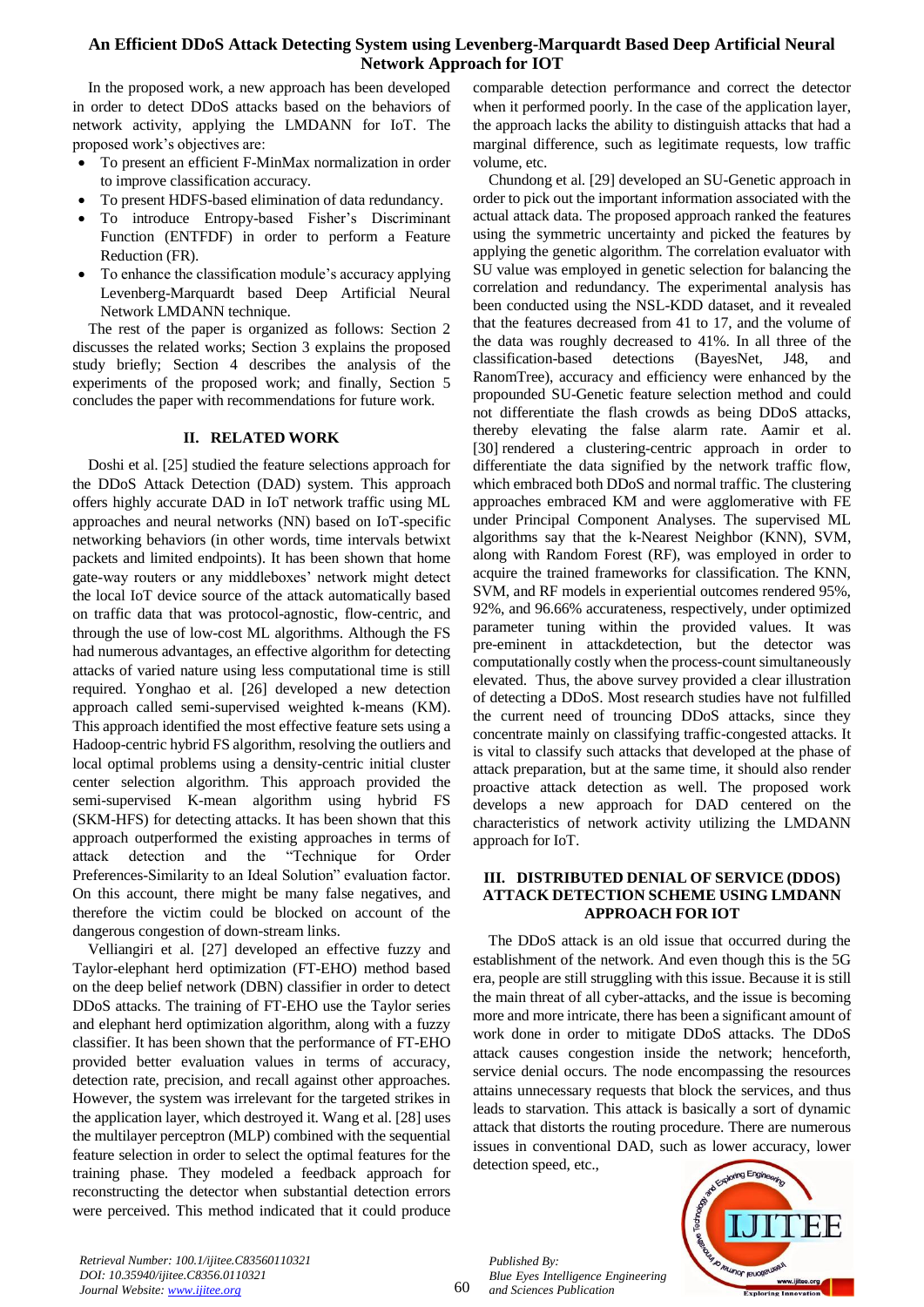

which is not appropriate for the instantaneous detecting, nor the processing of DDoS attacks in a big data setting. This paper proposes an efficient DDoS Detection System employing LMDANN, and the architecture of the efficient DDoS attack detection system is represented in the figure below.



Fig 1.**Proposed DDoS attack detection model**

#### **A. Data Collection**

The initial process will be to collect the data from the CSE-CIC-IDS2018 dataset. DDOS data is extracted from several IDS datasets that were generated in various years and with various experimental DDoS traffic generation tools. The dataset is illustrated as follows:

 $D_s = \{d_1, d_2, d_3,$  (1) Where $D_s$  signifies the IDS dataset for additional processing, and  $d_k$  implies the  $k$  -number of DDoS data on datasets.

#### **B. Post-processing**

After extracting the data from the dataset, post-processing is carried out in this subsequent phase. Post-processing is a crucial task through which to provide an efficient output. The dataset may have duplicate data, and in order to eliminate redundant data by performing a data deduplication operation, this phase avoids training the same data again and again.

#### **C. Data duplication**

The process of data duplication removes redundant copies of data and minimizes storage overhead. Here, the data duplication operation is conducted using the HDFS MapReduce framework. MapReduce is one of the best, simplest, and most parallel computing techniques normally used to improve performance by checking redundant data. The MapReduce technique hides the way in which partitioning takes place, and thus helps to focus on the technique of data processing. The MapReduce algorithms have two functions, such as map function and reduce function. These functions are described below:

#### 1) Mapping function

The map function is the first step in the MapReduce algorithm. In the map function, the input DDoS attack information document is converted into different set of data in which individual documents are split into tuples (key/value pairs), which means that the input DDoS data is forwarded to the mapper-function line by line. The mapper processes the data and generates a number of small chunks of data, which is represented as:

$$
M_{fo} = map (D_s) \tag{2}
$$

Here,

*Retrieval Number: 100.1/ijitee.C83560110321 DOI: 10.35940/ijitee.C8356.0110321 Journal Website: www.ijitee.org*

 $M_{fo}$ - Output of the  $map()$  function,

$$
D_s
$$
- Input dataset,

 $map()$ -Function which performs the mapping function

2) Reduce function

The reduce function is the essential function in the Hadoop tool. This reduces operation integrates these data tuples based on the key, and alters the key's value accordingly. Once the processing is completed, a new set of output is produced and stored in the HDFS. The reduce function is represented below:

$$
R_{fo} = reduce \left( M_{fo} \right) \tag{3}
$$

Here,

 $M_{fo}$ - Output of the mapped function

 $reduce()$ - Function that aids to reduces the components

 $R_{fo}$ - the reduced set of data

#### **D. Pre-processing**

In this phase, the preprocessing process is performed. Preprocessing is the process of cleaning your data in order to make it more meaningful before performing any tasks, and ensuring that it handles the data efficiently. Analyzing the data is an important step to ensure that no misleading results are obtained. So, the preprocessing process is an important step for replacing the missing values. Here, two processes are carried out, namely the missing values imputation and the normalization of the data. These are explained briefly below.

#### 1) Missing value imputation

This is the first step in the preprocessing phase. The dataset often includes variables that have some data missing. Missing values occur when no data is stored for a given variable in the current observation. If any records have missing values, then these values will be filled by replacing the missing value for a particular attribute by the average value for that attribute. Here, the missing values will be represented by "?".

#### 2) F-MinMax Normalization

Normalization is a technique that organizes data for more efficient access. The system generates an effective result if normalization is applied. Here, the proposed system uses feature-based MinMax (F-MinMax) normalization, which means adjusting the data values into a specific range, such as between 0 to1 or -1 to 1, using the minimum and maximum of feature values. Initially, the number of features in the dataset is  $F_{nf}$ . Then, modify the data in order to have a lower bound of 0. To do this, subtract  $min(F_{nf})$  from each feature value. It is described as,

$$
F_{nf} - min \t(F_{nf}) \t(4)
$$

Then, modify the data in order to have an upper bound of 1. To do this, divide each value by the original range. It is represented as,

$$
\frac{F_{nf}}{\max(F_{nf}) - \min(F_{nf})}
$$
 (5)

Finally, combine equation (4) and (5) and get the normalized value,



*Published By: Blue Eyes Intelligence Engineering and Sciences Publication* 

nloring Engir

61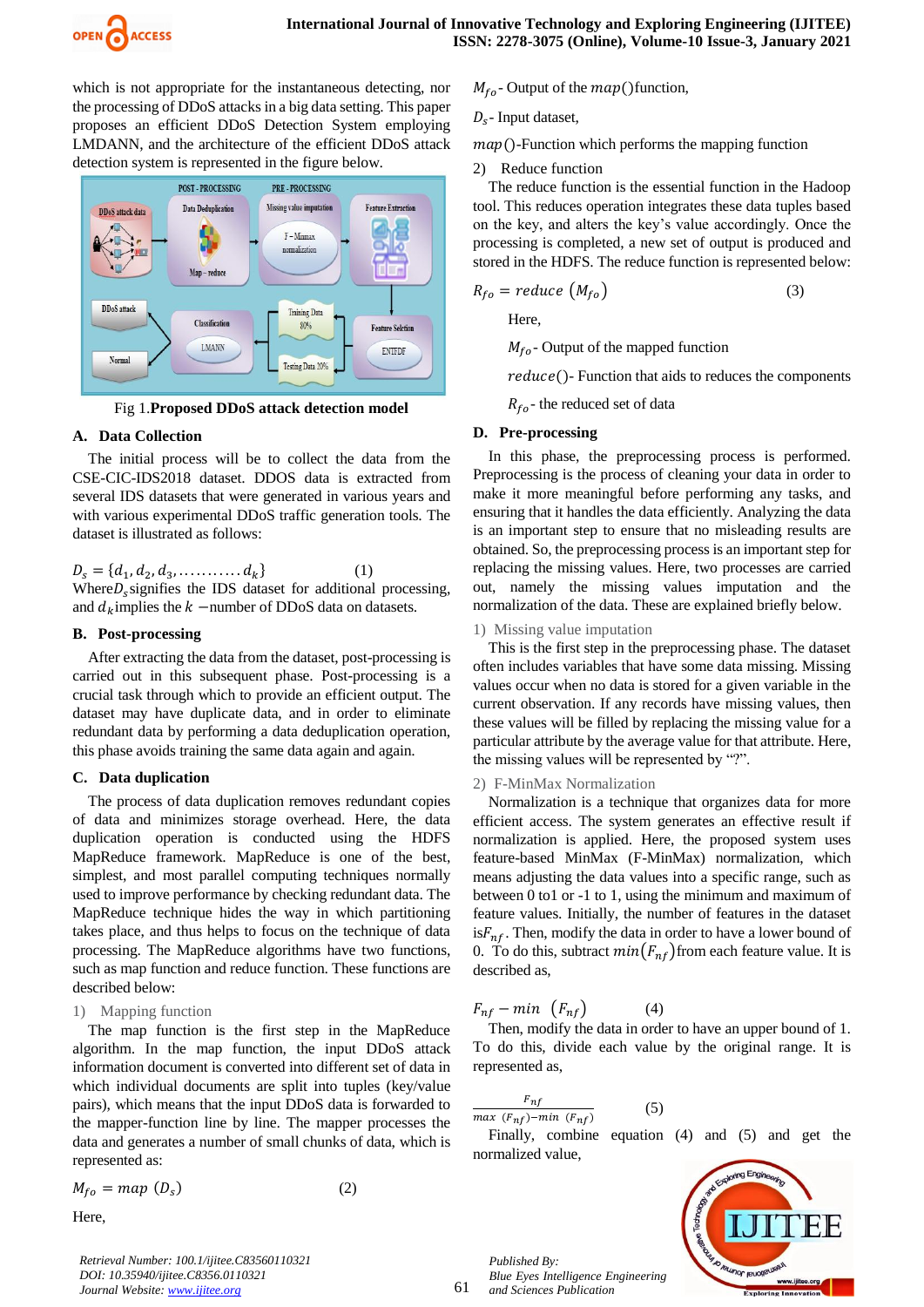which is described as,

$$
MinMax = \frac{F_{nf} - min(F_{nf})}{max(F_{nf}) - min(F_{nf})}
$$
(6)

Based on the above steps, the missing values are replaced, and data integrity is effectively improved.

#### **E. Feature Extraction**

Feature extraction is an essential step that must be executed for the attack detection system. It begins from an initial set of measured data, and constructs derived features (values) intended to be informative and non-redundant. The proposed system extracts timestamp, mean, flow ID, flow duration, label, and other features from the dataset. In total, the proposed system extracts 84 features from the dataset. Some features are explained in brief below.

#### 1) Timestamp

The timestamp is an important feature of the attack detection system, which is used to find the arrival time of the records. This is the time when the packet arrived at the receiving node, and is described as follows:

 $Timastamp = S_{time} - E_{time}$  (7)

Where  $S_{time}$  indicates the starting time and  $E_{time}$  denotes the ending time for the packets to arrive at the receiver node.

2) Mean

The mean feature is the average of the record in the dataset. For a discrete set of numbers, the mean indicates the central value or the value acquired by dividing the total of the values with the number of values, which is evaluated as:

$$
Mean = \frac{A_{rs}}{N_{rs}}\tag{8}
$$

Where  $A_{rs}$  indicates the sum of the record in the dataset, and  $N_{rs}$  refers to the number of records in the dataset.

3) Flow ID

The flow ID is a type of identity. Every file has an individual flow ID, which is provided in the training data. The flow ID can be described as,

$$
F^{ID} = \{F_1^{ID}, F_2^{ID}, F_3^{ID}, \dots, F_n^{ID}\} \tag{9}
$$

Where  $F^{ID}$  represents the flow ID, and  $F_n^{ID}$  denotes the  $n$  –number of flow IDs. Finally, the extracted total number of features is described as follows:

$$
S_{ef} = \{s_1, s_2, s_3, \dots, s_k\} \tag{10}
$$

Where  $S_{ef}$  indicates the extracted feature set, and  $S_k$  indicates the  $k$  -number of features.

#### **F. Feature Reduction**

Feature reduction is also referred to as dimensionality reduction. Feature reduction has been used in this system for two purposes. First, for every DDoS attack, the features that best characterize the attack's behavior are reduced. Second, feature reduction could help in improving detection accuracy, reducing the false positive rate, minimizing the training time (TT), and using the classifier accurately. Reducing unnecessary features not only helps to efficiently detect DDoS attack traffic, but also shortens the response speed of the algorithm, as per the recognition rate. Here, the feature reduction process is conducted by using the Entropy-based Fisher's Discriminant Function (ENTFDF) algorithm. Fisher's Discriminant Function (FDF) is a standard technique for feature reduction in DDoS attack detection system. It projects higher-dimensional data on a line and executes classification in the 1-dimensional space. This projection increases the distance between the means of the 2 classes while also lessening the variance within each class. However, the FDF does not provide efficient results, so the entropy technique will include the FDF algorithm in order to efficiently improve the feature reduction process. The ENTFDF algorithmic procedures are explained as follows:

**Step 1:** First, the derived features are taken as a matrix of  $(S_{ef})_x =$  $\sqrt{3}$   $\sqrt{2}$ 

$$
\left[ \left( S_{ef} \right)_{1,1}, \left( S_{ef} \right)_{1,2}, \left( S_{ef} \right)_{1,3}, \dots, \left( S_{ef} \right)_{K,Y} \right],
$$
\nwhere *K* represents the amount of features.

where K represents the amount of features and Y represents the dimension of  $(S_{ef})_x$ . The feature matrix is partitioned into  $a = r$  classes as follows:

$$
(S_{ef})_x = P_i = \{p_1, p_2, p_3, \dots, p_r\} \quad (11)
$$

Where asignifies the classes, and  $P_i$  represents the  $i^{th}$  class. *Step 2:*After that, the K dimensional mean vectors for the different classes were computed from the feature matrix. The mean of each class  $(\mu^{(a)})$  is calculated as,

$$
\mu^{(a)} = \frac{1}{K^{(a)}} \sum_{(S_{ef})_x \in P^{(a)}} (S_{ef})_x \tag{12}
$$

*Step 3:* Next, determine the total mean of all features  $(\mu)$ , which is defined as follows:

$$
\mu = \sum_{n=1}^{a} \frac{B_n}{K} \mu^{(a)} \tag{13}
$$

Where  $B_n$  represents the number of samples in  $P_i$ .

*Step 4:* Then, compute the entropy value  $(E)$  for the mean vector of the two classes in order to improve the reduction accuracy, which is described as follows:

$$
E_{\mu^{(a)}} = -\sum \rho(\mu^{(a)}) \log \rho(\mu^{(a)}) \qquad (14)
$$
  

$$
E_{\mu} = -\sum \rho(\mu) \log \rho(\mu) \qquad (15)
$$

**Step 5:** Next, calculate the between-class scatter matrix  $(C_h^{(a)})$ and within-class scatter matrix  $(C_w^{(a)})$ . It is represented as follows:

$$
C_b^{(a)} = \sum_{i=1}^a \left( \left( S_{ef} \right)_{x_i} - E_{\mu^{(a)}} \right) \left( \left( S_{ef} \right)_{x_i} - E_{\mu^{(a)}} \right)^T (16)
$$
  
\n
$$
C_w^{(a)} = \sum_{i=1}^a B_n \left( E_{\mu^{(a)}} - E_{\mu} \right) \left( E_{\mu^{(a)}} - E_{\mu} \right)^T (17)
$$
  
\nWhere  $(S_{ef})_{x_i}$  indicates the *i*<sup>th</sup> feature in the *a*<sup>th</sup> class.

*Step 6:*Next, evaluate the total-class scattering matrix by summing the inside class  $C_h^{(a)}$  and the between-class  $C_w^{(a)}$ , represented as follows:

$$
C_{tm} = C_b^{(a)} + C_w^{(a)}
$$
 (18)

Here,  $C_{tm}$  indicates the total class scattering matrix. Then, build a transformation matrix for each class  $(T<sub>matrix</sub>)$  as follows,

$$
T_{matrix} = \left(C_b^{(a)}\right) C_w^{(a)} \tag{19}
$$

*Blue Eyes Intelligence Engineering and Sciences Publication* 

**Step 7:** estimate the Raleigh quotient ( $M_{error}(D)$ ) for minimizing the existent misclassification error, as described below:

$$
M_{error}(D) =
$$
  
\n
$$
\frac{D^{T}C_{b}^{(a)}D}{D^{T}C_{w}^{(a)}D}
$$
 over D (20)

*Published By:*



*Retrieval Number: 100.1/ijitee.C83560110321 DOI: 10.35940/ijitee.C8356.0110321 Journal Website: www.ijitee.org*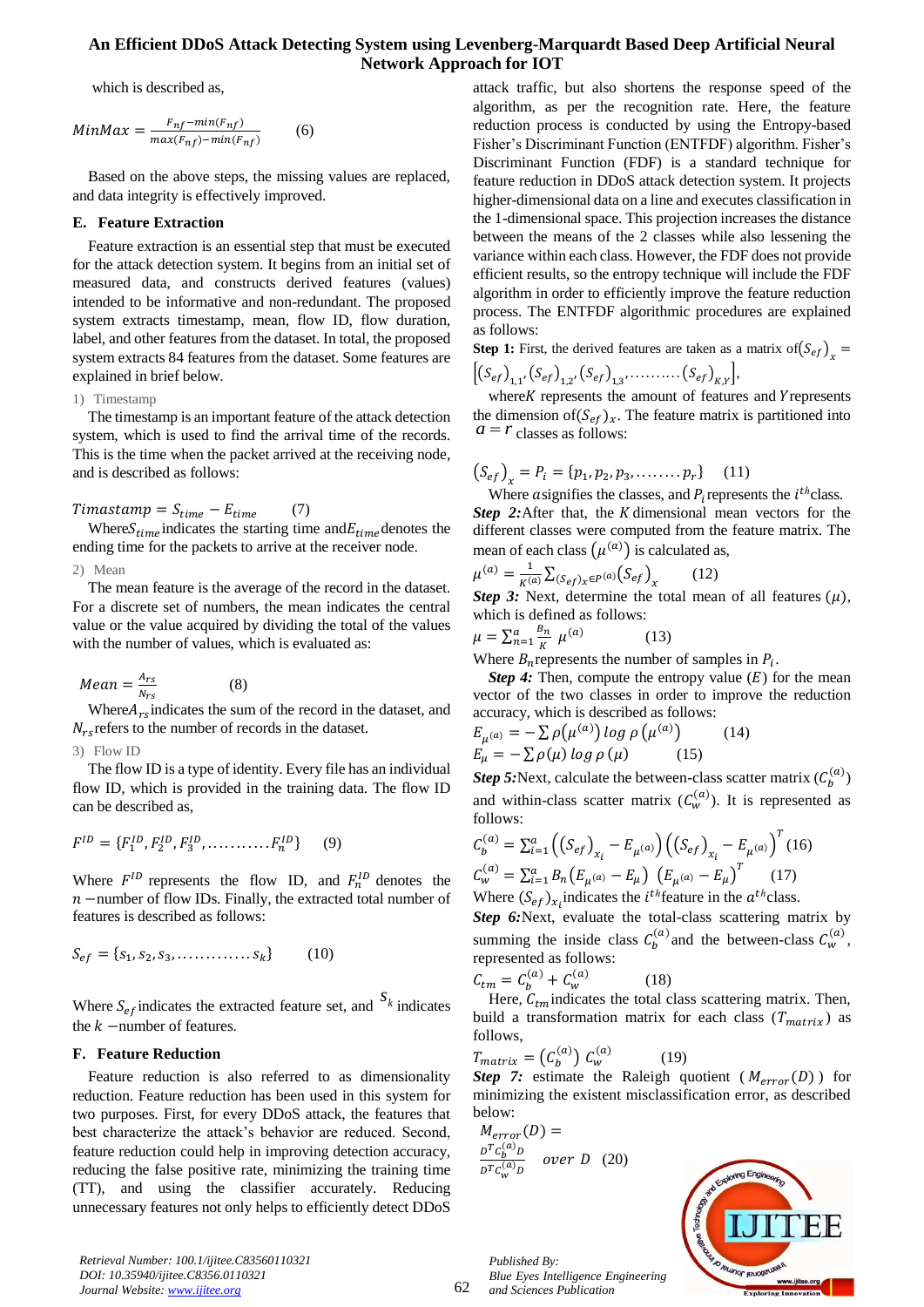

**Step 8:** After that, compute the eigenvectors  $(u_1, u_2, u_3, \ldots, u_i)$  and

corresponding eigenvalues  $(\lambda_1, \lambda_2, \lambda_3, ..., \lambda_i)$  for the scatter matrices.

Then, the generalized eigenvalue problem is expressed as follows:

$$
C_b^{(a)} u_j = \lambda_j C_w^{(a)} u_j \qquad (21)
$$

*Step 9:* Finally, order the eigenvectors by decreasing the eigenvalue. The reduced feature set can be obtained by,

$$
S_f = \left(S_{ef}\right)_x^T u_j \tag{22}
$$

Where  $S_f$  indicates the reduced feature, which is created as a linear combination of all input features  $(S_{ef})_x$ .

#### **G. Train System Using LMDANN Algorithm**

Here in this phase, based on the reduced features, the training is performed. This step is primarily used to classify the data and for checking whether the data is DDoS and benign. In the proposed system, the attack detection was conducted through the use of the Levenberg-Marquardt based Artificial Neural Network (LMDANN) algorithm. There are some important advantages that interest a lot of people in ANN, such as self-learning traits, better fault tolerance, robustness, and self-organization. It is also important to detect intrusions. ANN can identify both existent and unknown attack patterns. The ANN gives satisfactory results, but it may provide less accuracy in terms of classifying between DDoS attacks or normal functioning. In order to improve classification accuracy, the Levenberg-Marquardt (LM) technique will be included in the Neural Network Algorithm. In ANN, there are three layers: input layer, hidden layer, and output layer. The LMDANN algorithmic procedures are explained as follows:

*Step 1*: Initially, assign the reduced features and their equivalent weights as described as below:

$$
S_f = \{s_1, s_2, s_3, \dots, s_n\} \tag{23}
$$

 $W_f = \{W_1, W_2, W_3, W_4\}$ (24)

*Step 2*: After initialization, the input value is multiplied with the weight vector that is arbitrarily selected, and then the total is summed up. Mathematically, this is expressed as follows:  $L_m = \sum_f^n$ (25)

Where  $L_m$  indicates the assigned value,  $S_f$  defines the input reduced feature, and  $W_f$  represents the weight values. *Step 3:*Next, determine the activation function, which helps the network to learn the complex patterns in the data. Mathematically, this is described as follows:

$$
A_f' = Z \left( \sum_{f=1}^n S_f, W_f, M_f \right) \tag{26}
$$

Where  $A_f$  indicates the activation function. The category of the activation function utilized in this system is the Levenberg-Marquardt (LM) technique, which was chosen in order to enhance the prediction accuracy. Levenberg-Marquardt is a good substitute of the Gauss-Newton approach in terms of finding the least of a function, which is a summation of squares of input values.

$$
Z\left(S_{f}\right) = \frac{1}{2} \sum_{f=1}^{n} \left(S_{f}\right)^{2} = M_{f} \tag{27}
$$

Where  $M_f$  represents the Levenberg-Marquardt function's output.

*Step 4:* After that, compute the output of the  $1<sup>st</sup>$  hidden layer by using the following equation:

$$
H_f^1 = B_f + \sum_{f=1}^n A_f'.
$$
 W<sub>f</sub> (28)

*Step 5:* Then, evaluate the output unit  $(O_f)$  by summing up all of the weights of the input values. This is the calculation that is necessary to achieve the value of the neurons in the output layer. It is represented as follows:

$$
O_f' = B_f + \sum_{f=1}^n H_f^1. \ W_f \tag{29}
$$

*Step 6:* Finally, compute the loss function by using the following equation:

$$
loss_f = [T_f + O_f'] \tag{30}
$$

Where  $T_f$  indicates the target output of the neural network. Here, the minimum value is set as the threshold for the loss function. If the initialized threshold value meets this fitness requirement, then the output is expressed as the final output, the position of the weight value is renewed, and also the activation functions employ the same LM algorithm. Again determine the output unit based on this LMDANN algorithm, and then the output data is trained for the retrieval process. The pseudocode for the LMDANN algorithm is represented in Algorithm 1.

#### **H. Testing Phase**

After the training phase ends, the testing will be done. In this phase, 80% of the data will be given for training, and 20% of the data will be given for testing. In the testing phase, the IoT sensor values are initially taken as input. Some important features are extracted from the input values, and then the feature reduction is carried out by using the ENTFDF algorithm. Lastly, the reduced features are transmitted to the LMDANN classifier for classifying the test instance. If the classifier correctly classifies a provided class, then the process provides better results.

#### **IV. RESULTS AND DISCUSSION**

The performance of an efficient DDoS attack detection system utilizing the LMDANN algorithm is now analyzed, and the implementation is conducted using JAVA. Java applications are compiled into byte code, which could be run on Java virtual machines (JVM) whatever the computer architecture might be, and JAVA improves the proposed system by contrasting its results with conventional methodologies. Moreover, this section illustrates the datasets deployed, the performance matrices evaluated, the environment of the experiment, and the acquired results.

#### **A. Dataset Description**

The proposed system uses the CSE-CIC-IDS2018 dataset in the experiments. This dataset is publicly available online at the Kaggle site.



63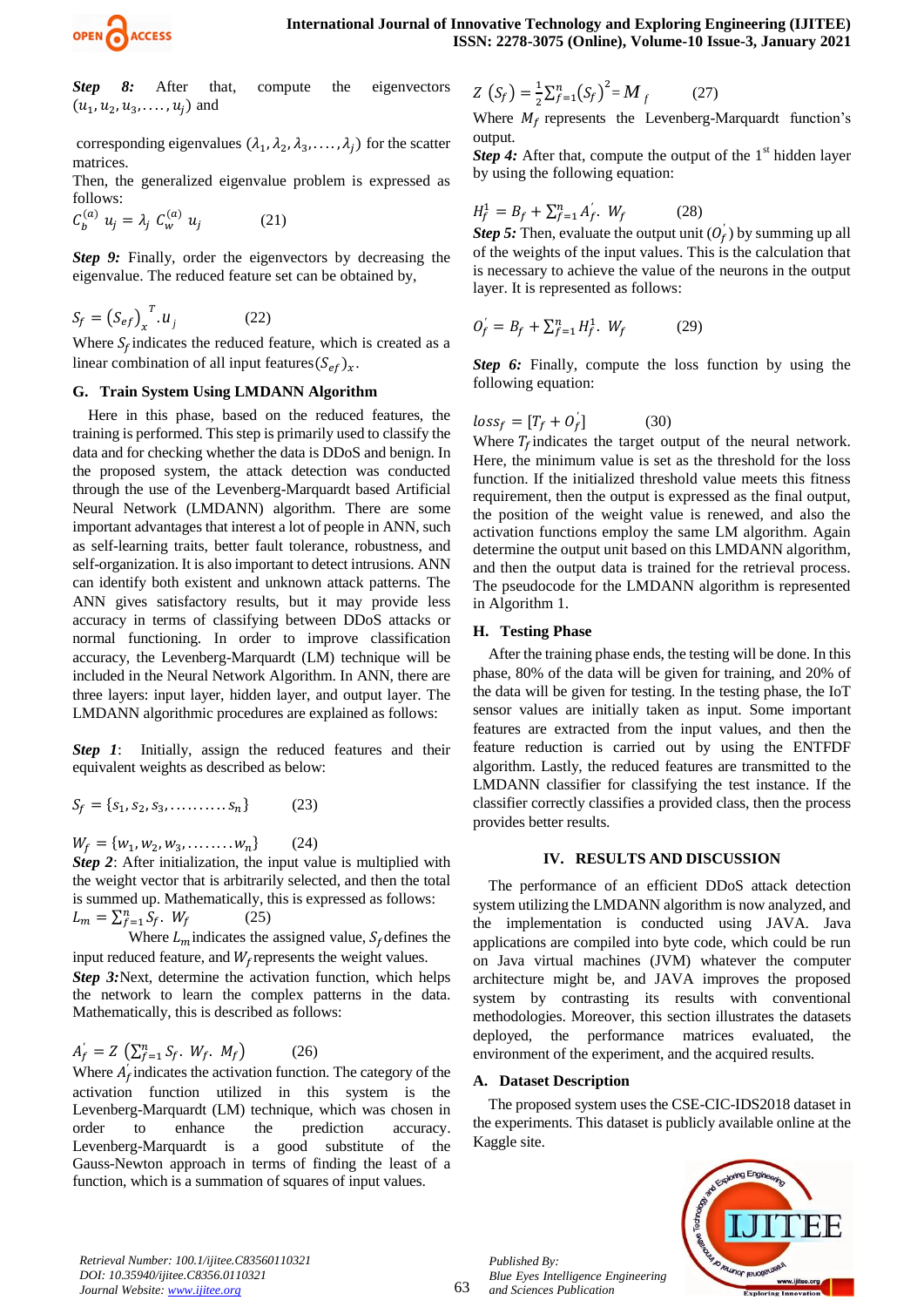In order to introduce more variance, the DDOS data is extracted from several IDS datasets that were generated in various years and with various experimental DDoS traffic generation tools. The extracted DDOS flows are integrated with "benign" flows that are extracted from the same base dataset separately and then merged into a single larger dataset. Algorithm 1 :**Pseudocode for the LMDANN algorithm**

Input: Reduced feature set  $(S_f)$ 

Output: Classified DDoS attack data

#### Regin

Initialize  $W_f$  be the weight value,  $B_f$ ,  $A_f$  be the activation function, and  $H_f$ 

Calculate the number of training samples

 $Number = I$ //features

 $If(J = 0)$ 

Error  $(J$  is not an integer)

End if

For each reduced feature do

Update the position of the weight value

While  $(f < iter)$ do

Perform activation function by using

$$
A_f = Z \left( \sum_{f=1}^n S_f, W_f, M_f \right)
$$

// activation function calculation

method

using

 $\mathbf{For} H^1_f$  do

Calculate hidden layer output by

Compute output layer output by

$$
H_f^1 = B_f + \sum_{f=1}^n A_f^{\prime}. \ W_f
$$

using

$$
O_f = B_f + \sum^n H_f^1.
$$
 W<sub>f</sub>

#### **B. Performance Analysis**

Here, the proposed LMDANN algorithm is contrasted with state-of-the-art Adaptive Neuro-Fuzzy Inference System (ANFIS), ANN, SVM, and KNN, based on their performances in certain metrics that are discussed below. The proposed systems' performance was measured with specificity, accuracy, sensitivity, recall, f-measure, precision, and training time (TT) metrics. The basic parameters that are evaluated are "true positive"  $(X_p)$ , "true negative"  $(X_n)$ , "false positive"  $(Y_p)$ and "false negative"  $(Y_n)$  values.

1) Accuracy

Accuracy is the probability that a record, either an attack or normal, is accurately identified. The formula is described as follows:

$$
Accuracy = \frac{X_p + X_n}{X_p + X_n + Y_p + Y_n} \quad (31)
$$

2) Sensitivity

Sensitivity measures the rate of correct differentiation between the normal data and the attack data. Mathematically, this is represented as follows:

*Retrieval Number: 100.1/ijitee.C83560110321 DOI: 10.35940/ijitee.C8356.0110321 Journal Website: www.ijitee.org*

$$
Sensitivity = \frac{x_p}{x_p + Y_n} \tag{32}
$$

3) Specificity

Specificity is the rate of the accurate classification of an abnormal attack to the total classified results. The formula for calculating the specificity is described below:

$$
Specificity = \frac{x_n}{x_n + Y_p} \tag{33}
$$

4) Precision

Precision is the number of accurately predicted records over all predicted records for a particular class, defined as follows:

$$
Pr\ e\ cision = \frac{x_p}{x_p + Y_p} \tag{34}
$$

5) Recall

A recall is the number of accurately predicted attacks over all of the r3ecords available for a particular class in the dataset, represented as follows:

$$
Re\ c\ all = \frac{x_p}{x_p + x_n} \tag{35}
$$

6) F-measure

The f-measure uses precision and recall for the holistic evaluation of a model, and is represented as the harmonic mean of all of them, described as follows:

$$
F-measure = \frac{2 \cdot Precision \cdot Recall}{Precision + Re \, call} \qquad (36)
$$

7) Training time

The training time is measured by evaluating the difference between the training starting time and training ending time. Overall, this is defined as the time necessary to train the dataset. Mathematically, training time is described as follows:

$$
T_{time}(t) = T_{end}(t) - T_{start}(t)
$$
 (37)

Where  $T_{end}(t)$  indicates the training ending time, and  $T_{start}(t)$  denotes the training staring time.

#### **Table 1: Performance evaluation of the proposed LMDANN algorithm with existing algorithms**

| <b>Metrics</b> | <b>Proposed</b><br><b>LMDANN</b> | <b>ANN</b> | <b>SVM</b> | <b>KNN</b> | <b>ANFIS</b> |
|----------------|----------------------------------|------------|------------|------------|--------------|
|                |                                  |            |            |            |              |
| Accuracy       | 96.35                            | 94.33      | 92.35      | 91.33      | 90.23        |
|                |                                  |            |            |            |              |
| Sensitivity    | 95.33                            | 93.56      | 92.32      | 91.45      | 90.33        |
|                |                                  |            |            |            |              |
| Specificity    | 94.36                            | 91.57      | 90.99      | 90.13      | 89.33        |
|                |                                  |            |            |            |              |
| Precision      | 94.32                            | 92.46      | 91.37      | 89.23      | 88.69        |
|                |                                  |            |            |            |              |
| Recall         | 95.69                            | 93.59      | 92.75      | 91.35      | 90.87        |
|                |                                  |            |            |            |              |
| F-measure      | 95.37                            | 93.57      | 92.35      | 91.97      | 91.12        |

The above table shows the performance evaluation of the proposed LMDANN algorithm with the existent ANN, SVM, KNN,

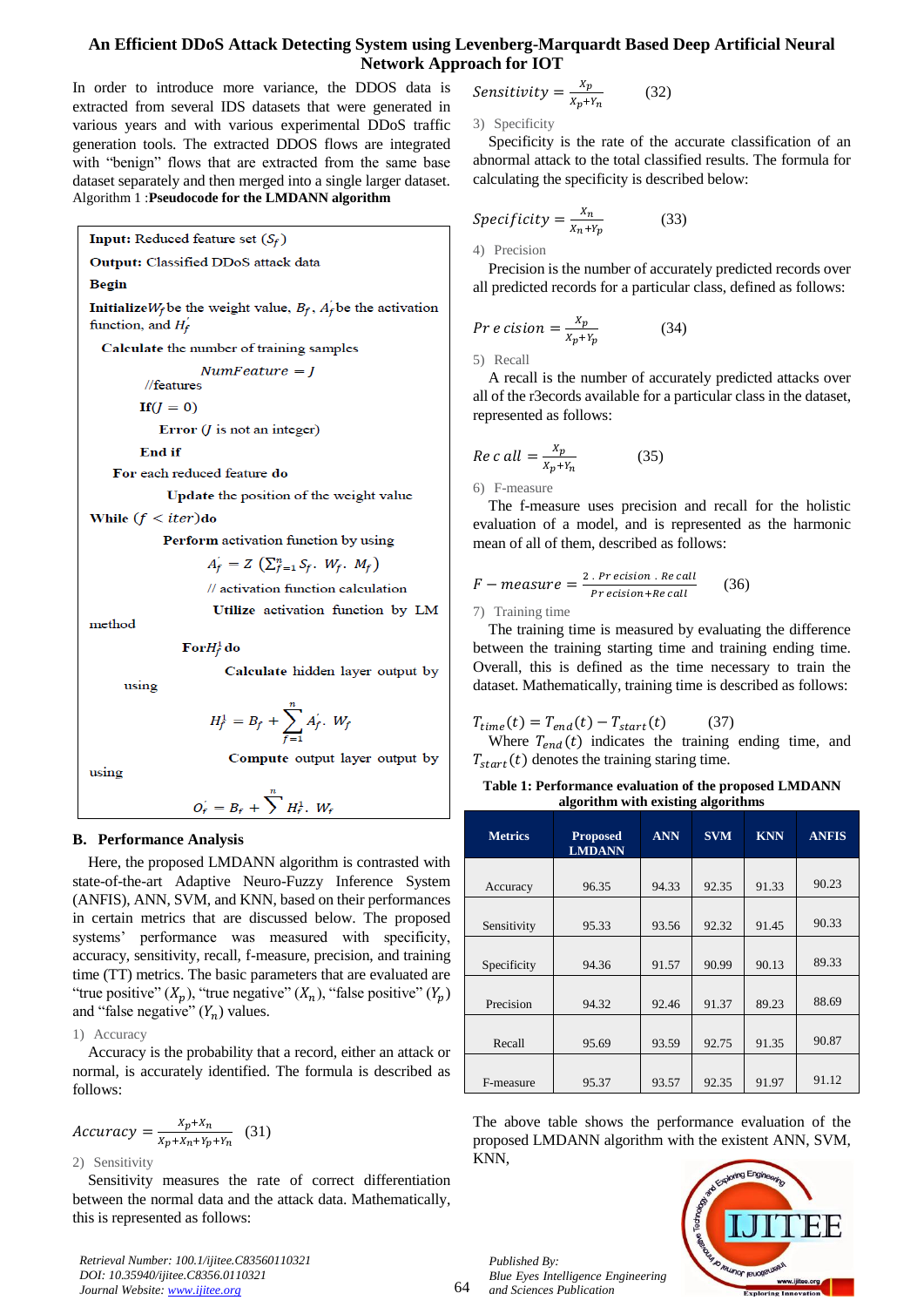

and ANFIS algorithms. Several performance evaluation metrics, such as accuracy, sensitivity, specificity, precision, recall, and f-measure, have each been used to evaluate the performance of proposed algorithm. From the table, the existing ANFIS classifier proffers lower-level performance than the proposed LMDANN classifier. Also, the existent ANN, SVM, and KNN algorithms offer lower performance than the proposed classifiers. However, the proposed LMDANN algorithm offers 96.35% accuracy, 95.33% sensitivity, 94.36% specificity, 94.32% precision, 95.69% recall, and 95.37% f-measure, which is greater than all of the existent classifiers. According to the obtained results, it can be observed that the proposed LMDANN approach can detect the DDoS attack quickly and with a high degree of accuracy.



**Fig2.Training time comparison for the proposed LMDANN algorithm**

The figure above shows that the proposed system takes less time to train the data than the prevailing algorithms. For example, the existing ANFIS algorithm takes 436s to train the data. Likewise, the existent ANN, SVM, and KNN take 382s, 401s, and 421s, respectively, to train the data, which is even lower when contrasted with the proposed classifier. The proposed system takes only 358s to train the data. Training time is an important indicator in the proposed system for dealing with DDoS attacks. Altogether, the training time for the proposed LMDANN algorithm is much lower in comparison to the current ANN, SVM, KNN, and ANFIS algorithms.

## **C. Comparative Analysis**

The proposed LMDANN approach can be compared to traditional algorithms using various performance metrics, such as accuracy, sensitivity, specificity, precision, recall, f-measure, and training time. These analyses are graphically represented below in Figures 3 and 4.



**Fig3.Accuracy, sensitivity, and specificity graph for the proposed LMDANN algorithm with the conventional algorithms**

In Figure 3, the obtained accuracy, sensitivity, and specificity values are displayed by comparing the proposed LMDANN technique with the existing ANN, SVM, KNN, and ANFIS techniques. Here, the proposed technique attains higher levels of performance than all of the prevailing methodologies. Based on the accuracy metric, the proposed LMDANN classifier offers 96.35% accuracy, but the prevailing ANN, SVM, KNN, and ANFIS offer accuracy levels of 94.33%, 92.35%, 91.33%, and 90.23%, respectively, which are less than the proposed classifier. Similarly, the proposed LMDANN classifier attains 95.33% sensitivity and 94.36% specificity. Therefore, it is confirmed that the LMDANN attains greater accuracy when compared to the current systems. Figure 4 demonstrates the performance of the proposed LMDANN algorithm compared to some other conventional algorithms, namely the ANN, SVM, KNN, and ANFIS algorithms. Here, the performance comparisons are done using some qualitative metrics, namely precision, f-measure, and recall. These are important performance metrics for the attack detection system. From the analysis of the DDoS attacks in this experiment, it has been found that this system has high f-measure, recall, and precision values. The existing ANFIS offers 88.69% precision, 90.87% recall, and 91.12% f-measure, which are each smaller than the proposed method offers. The proposed method attains 94.32%, 95.69%, and 95.37% of the previously mentioned values, respectively. The obtained results prove that the LMDANN classifier is the better method with which to detect DDoS attacks than the existent methodologies regarding the precision, recall, and f-measure metrics.



**Fig 4:Comparative analysis of the proposed LMDANN algorithm with the conventional algorithms**

## **V. CONCLUSION**

The possibility of vulnerability to infamous DDoS attacks has increased with the invasion of IoT devices. DDoS attacks originating from IoT botnets represent an imminent threat for today's Internet because of attackers' ability to generate high packet volume from millions of compromised IoT devices. In this paper, an efficient DDoS attack detection system using the LMDANN approach for IoT is proposed. The proposed system has two phases, namely the training and testing phase. The training phase is comprised of five separate phases, namely post-processing, preprocessing, feature extraction, feature reduction, and the classification of the DDoS attack. Extensive experiments have been performed using the CSE-CIC-IDS2018 dataset.